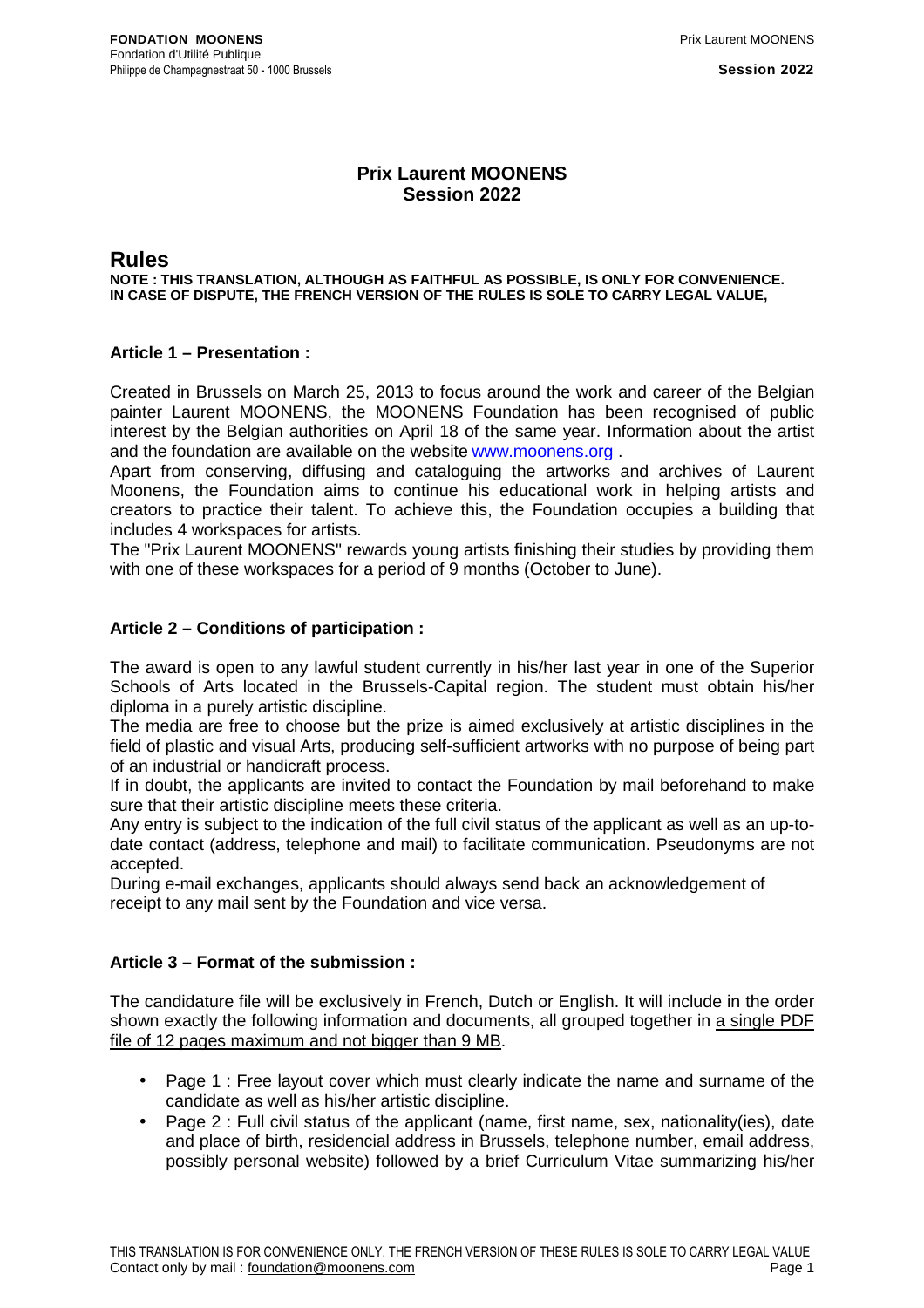studies and possible professional experiences. Internet links, other than to the candidate's website, are not permitted.

- Page 3 : Copy of both sides of the identity or residence card, or of the inside of the passport,
- Page 4 : "Credo" of the candidate split into two parts:
	- − A free text of less than 10 lines developing any subject that is close to the heart of the candidate,
	- − A text of less than 10 lines summarizing the motivations of the candidate, as well as his/her personal and artistic project for the period from June 2022 to June 2023,
- Page 5 to 12 : A collection of works presented in (photo)graphic form with short caption, date and possibly a brief comment. A minimum of three of the photographs should occupy a full page (at least in one of the dimensions) and be in high definition to allow zooming on details while viewing (> 6 megapixels).

If required by the type of work of the candidate, web links can be inserted in the file, for example towards kinetic works, video works, performances, etc...

The candidate must ensure that any link included in his/her PDF file works perfectly.

Any information relating to the application may be requested by contacting the Foundation by mail.

The PDF file must be sent by mail to foundation@moonens.com with "Candidature (name and first-name of the candidate)" as a subject and "Candidature Prix Laurent MOONENS – Session 2022" as a message.

#### **The deadline for sending the applications is Saturday 23 April 2022 at midday.**

Additional details can be requested from the candidates. They must respond within 72 hours, failing of which the application will be dismissed.

## **Article 4 – Organization of the competition :**

The competition will run in two phases.

- After the examination of the candidature files, the Jury will select a maximum of 10 finalists. Unless a possible extension of time is decided by the Jury, the finalists will be notified by mail during the first half of May. This step will conclude the first phase.
- Once notified, the finalists will inform the Foundation of the timing of their artistic activities at the end of their studies, including the date of their final project presentation to enable the Jury of the Foundation to plan and, if possible, be represented.
- No later than 10 days after their final project presentation, the finalists will mail to the Foundation a single PDF file not bigger than 6 MB outlining clearly the artworks that they have submitted for their diploma's presentation, and only these. This PDF that can include active links required to understand the work of the finalist, for example towards kinetic works, video works, performances, etc...

The finalists will also join 5 high definition photographs in JPG format (> 8 megapixels), showing a representative selection of 5 of their works (not necessarily part of their diploma).

These documents (the PDF file + the 5 JPG) will be sent by mail at foundation@moonens.com , if necessary in two batches.

A maximum number of 4 winners with no particular hierarchy will be selected among the finalists according to their final project presentation. The results of this second phase will be notified by mail to the finalists during the summer.

The decisions of the jury shall not be justified and will be without appeal. The jury reserves the right not to nominate any winner.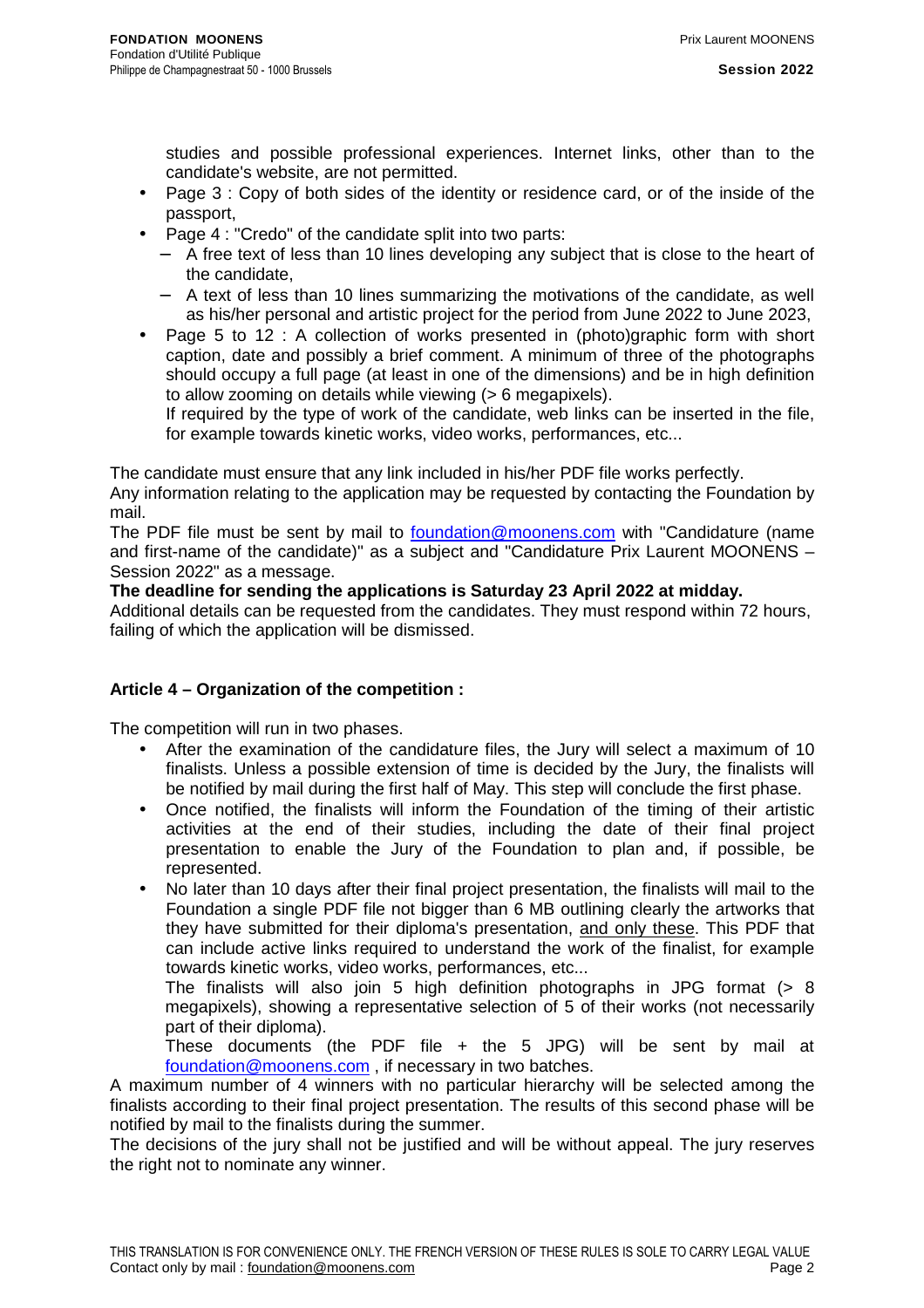## **Article 5 - Jury :**

For the 2022 session, the members of the jury are:

- The administrative board of the Foundation (for 1 vote),
- Patricia van Thillo, Art collector, administrator of the Wiels,
- Mimi Dusselier, Art collector,
- Benedikt van der Vorst, Art collector,
- Luc de Tillesse, Art collector,
- Albert Baronian, gallery owner and Art dealer,
- Olivier Kaeppelin, curator, Art critic and writer,

The composition of the jury can be changed in case of unavailability. Any change will be notified to applicants or to the finalists, depending on the current phase.

#### **Article 6 – Reward :**

For the 2022 session, the Laurent MOONENS Prize consists in using freely as a studio one of the workspaces of the Foundation for a period of 9 months (October 2022 till June 2023), all costs included (heating, lighting, electricity, water, internet). Workspaces will be allocated to meet best the needs of the winners through the signature of a lending convention.

#### **Article 7 – Winner's commitments :**

During their residency period in the MOONENS Foundation, the winners undertake to:

- Maintain their artistic activity as main activity and thus produce regularly and in significant quantities self-sufficient artworks having no industrial or artisanal purposes,
- Respect the personal and artistic project presented in their application for the period from June 2022 to June 2023, unless special agreement with the Foundation.
- Volunteer at any artistic event or exhibition organized by the Foundation, on the understanding that any direct benefit related to the participation of the artist will be fully redistributed and that the costs (other than making the Artworks) will be covered by the Foundation,
- Become a volunteer member of the jury of the Laurent MOONENS Prize for the next session if requested by the Foundation,

## **Article 8 – Intellectual property :**

Candidates, finalists and winners keep the full intellectual property of their artistic and documentary production with the following adaptations:

- Candidates allow the Foundation to freely reproduce, use and distribute all or part of their application (except their personal details on pages 2 and 3) exclusively to serve its goals and non-profit activities,
- The finalists allow the Foundation to freely reproduce, use and distribute any part of the documents in relation with their diploma's project and jury exclusively to serve its goals and non-profit activities,
- The winners allow the Foundation to freely reproduce their Artworks created from June 2022 to June 2023 and to use and publish these reproductions exclusively to serve its goals and non-profit activities,